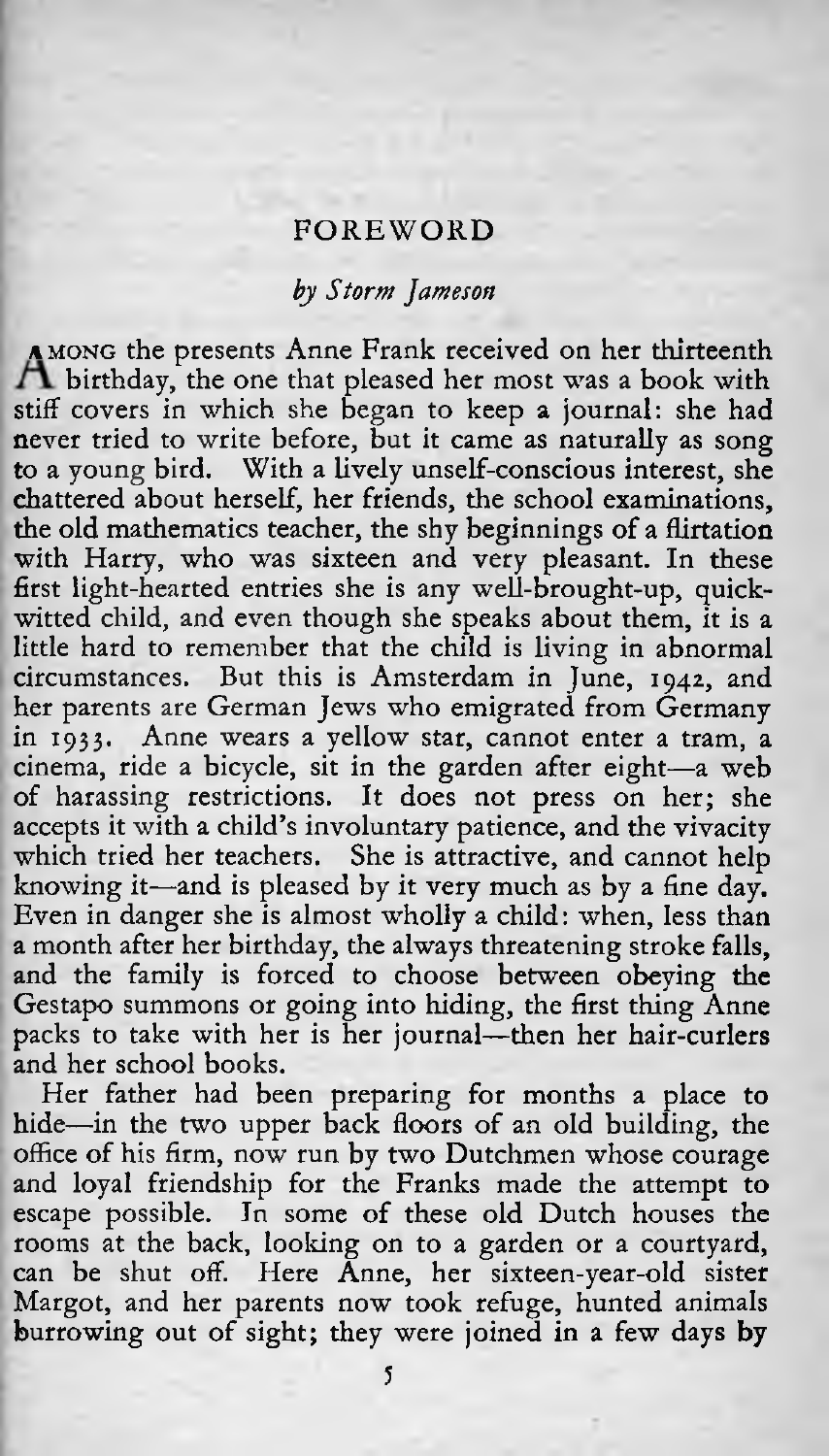another family, the Van Daans with their son Peter, not sixteen, and later by a dentist called Dussel. They had to take endless care, all day, not to be seen or heard, and for an energetic spirited little girl the life must often have been as maddening as the punishment of being sent to bed on a fine afternoon. Nothing was made easier by the forced intimacy of the two families in conditions which rasped tempers and strained nerves.

What did she do in the long hours of silence and inactivity ? She read—books brought by endlessly kind and thoughtful Dutch friends; and she kept her journal, telling it everything she might have told an intimate friend, if she had had one. Hope was an instinct in her. When she admires an author immensely she decides to give her children his books; she finishes her prayers with a movement of joy and gratitude for her safety and her good health, and the beauty of the world: she is sure that God will never abandon her. And if sometimes, like a cold breath, the thought crosses her mind that some day she may be terribly alone, she believes still that what the future promises her is love and happiness. Then comes D-day, and she thinks that in the autumn, perhaps, she will have left this prison of safety and hunger, and be back at school.

She does, indeed, leave it before the autumn, but for a concentration camp. On 4th August, 1944, the Gestapo put its hand on them. Found later in the disorder left by the Gestapo, Anne's dear journal was given to her Dutch friends.

Exactly four months before this, she had written: " I want to go on living, even after my death." She was not counting on her journal to lend her small shade a modest longer existence in men's minds. As it turned out, she had no time to make any other sign before disappearing. But, fortunately for us, it is a marvellously clear image which comes towards us, smiling, from these pages which clumsy murderous hands did not take the trouble to destroy. The door of her hiding-place had closed on a little girl whose irrepressible gaiety seduces the old teacher who punishes her for talking in class by setting her to write an essay on "A Chatterbox." As the months pass, this instinctive gaiety, the liveliness and energy of a child, deepens: she stares from an attic window at a blue sky, bare trees, and the dazzling flash of a seagull, and thinks of that moment of supreme happiness when, as she is sure God meant men to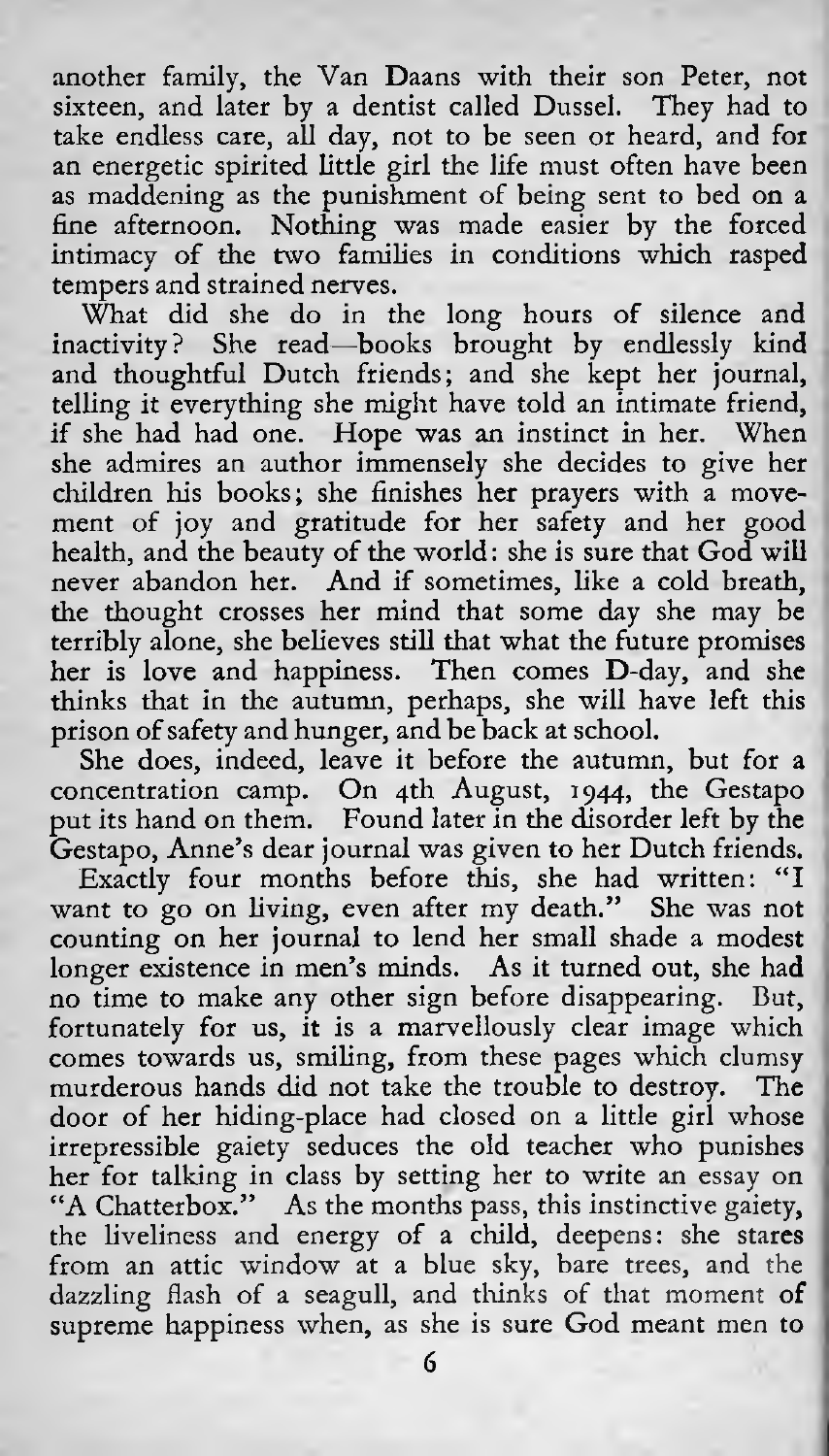do, she will look in freedom at these things; she refuses to despair, and by a sort of grace succeeds again and again in believing that what is approaching her is goodness, joy, and the chance to grow and learn. The current of fear, of tension, is always there in her mind, but her imagination, what she calls her illogical gaiety, springs above it. I should like to help you, she says to Peter. But you do that all the time, he tells her, " with your gaiety."

We first see her living in that moment when the young girl begins to press, lightly, no more than half-consciously, on the child's sensibility and intelligence. Now one, then the other, possesses her slight body. The girl who, as we watch, is being born from the eager child, opens her eyes on the walls of a prison, and has to endure the pressure on her of four adults, nervously on edge and anxious, who have no other target for their advice and admonitions. Certainly she is not docile; she is stubborn, full of a childish hauteur, through which pierces, easily, involuntarily, the wish to be good, to be liked, of this same ardent, well-meaning child.

With an astonishing lucidity, and without vanity, she tries to analyse her own and her companions' natures. She is growing up quickly in this forcing atmosphere, too quickly, so that she feels absence and silence deepening round her, and even comes to realise that to use a little hypocrisy would make her life easier—but does not come to using it. Instead she breaks a way through herself to something like calm, and to a half-tender, half-indifferent, and wholly unchildlike patience. Already she is learning the hardest of all lessons-detachment. She is convinced that, young as she is, she will not be tempted to compromise with her life. And, in the same moment when in some recess of her being a voice warns her that she is going to die, she knows that what life demands is a joyous courage, she knows what she wants to do, she had her religion, she has love. Not yet fifteen, she can write: "I feel that I am a woman, a woman who has both moral energy and courage."

The memory, coming to her in a dream, of a certain Peter she adored when she was a small child, evokes in her the shadowy outline of the maturity shaping itself in the freshness and purity of her extreme youth. The dream prefigures her new feeling for Peter Van Daan. **Nowhere more than in her story of** the **love growing between two**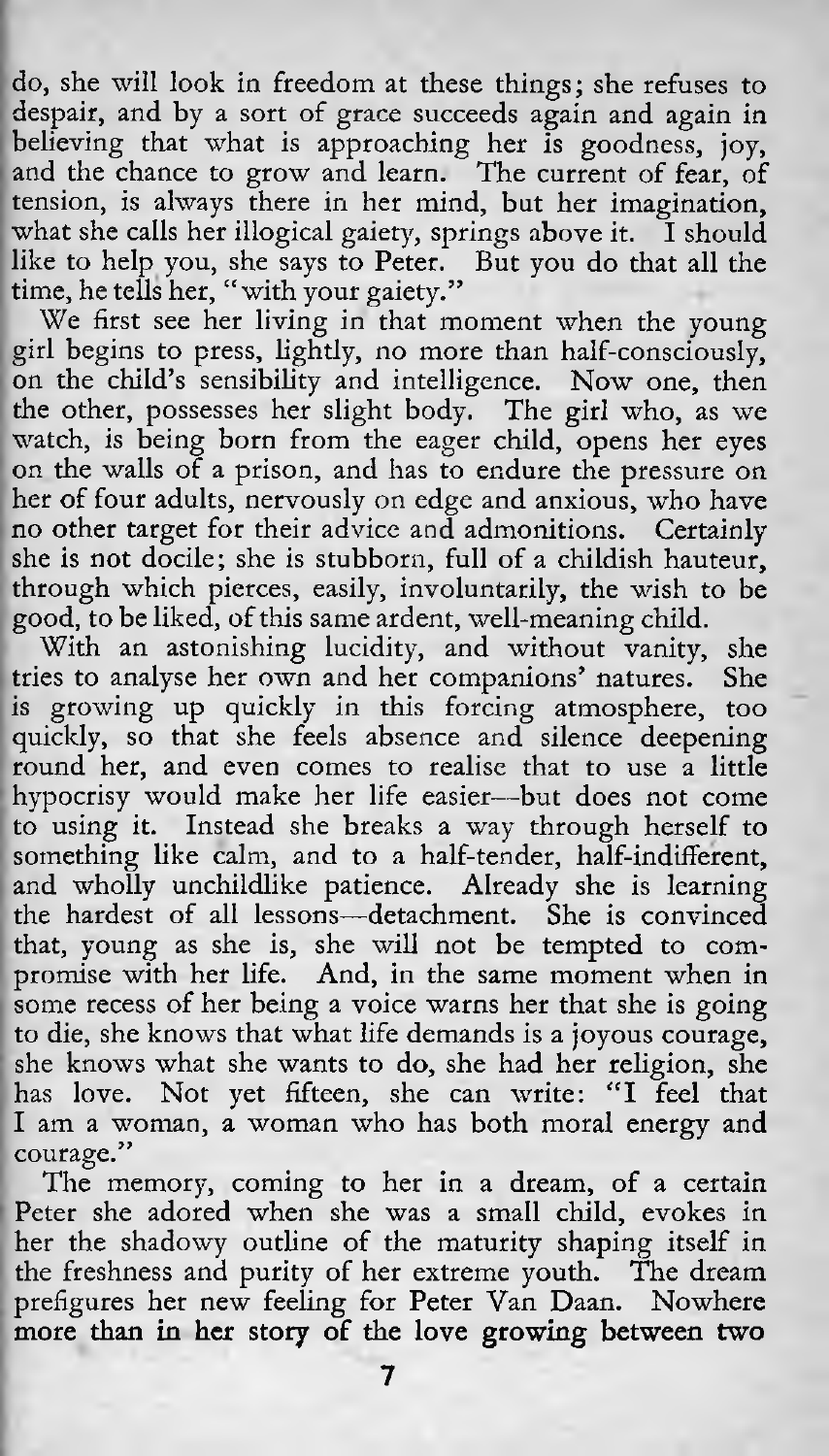young prisoners is her enduring innocence apparent. It is her most shining quality—this innocence, this purity of a quick clear spirit. The never-shaken simplicity of the account makes it a miracle of delicacy and truth. At first sight she had thought he was boring and stupid. Not for a long time, a year and a half, not until after her exquisitely gentle dream of the other Peter, do they begin, with a smiling timidity and diffidence, to draw closer together. He, too, she thinks, is alone. And without any haste or urgency, as if she had in front of her a long life in which she would be able to make, one after another, all the gestures of a slowly-unfolding intimacy, she learns to talk to him: she records, pleased by it, a compliment he pays her, and, always with the same quietness and simplicity, the stirring of her senses when, like children who have been playing, they cling to each other for a few moments.

Yet even with him her lucidity does not desert her: she does not judge his weakness and irreverence, the poverty of his mind, but neither can she help seeing them.

She is modest and ambitious. As one reads the journal, it becomes increasingly clear that she had a right to her ambition. She was a writer born; she is able to evoke, directly and vividly, the few comfortless rooms, and their atmosphere and smells; hours of terror at night; scenes, when all. eight persons are together in a room, composed with a lively well-tempered ease— speaking likenesses, but what she has caught is the likeness behind the voices and gestures. It is the ease which amazes. In these scenes the future novelist steps towards us with a modest confidence. The peculiar habits of Mr. Dussel the dentist, who shares her room, the charm of her kind, sensitive, intelligent father, her ironical, impatient mother, her sister's goodness, the irritable, excitable Van Daans— she sees them with a child's unforgiving sharpness, tempered again and again by an adult compassion and justice. And she finds precise moving words for the confused emotions started in her by a day of sun and wind, for the languor of spring in her body, for her sense that she with the others is isolated in a tiny clearing surrounded by immense menacing shadows.

But there is nothing self-conscious, no touch, not the slightest, of showing-off, of acting a part, even before herself, even the part cast for her, of the marvellous gifted child forced to hide from an—alas— imaginable cruelty.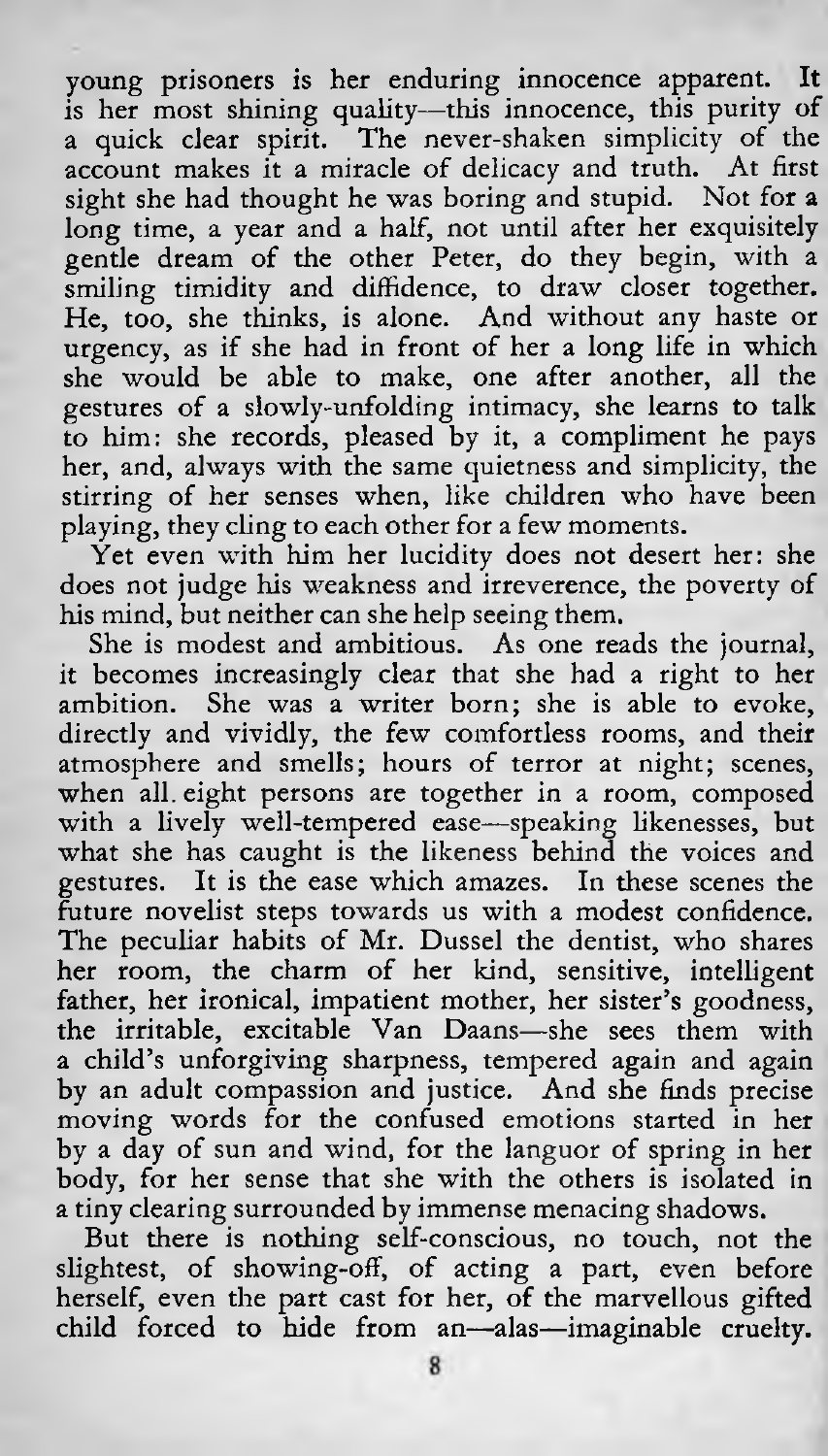Her lucidity, her extraordinary powers of observation, do (not betray her when she turns them on herself. She has no vanity, no tortuous poses. She is candour, innocence. sanity itself. She knows that she is intelligent and ignorant, an ignorant little girl, so little sure of herself that her easiest defence against the deforming pressure of her elders is to play the fool—and, behind it, to go on seeking herself. As if she knew that she must be quick, she hurries along this road. It is less remarkable that the child whose gaiety made her popular at school learns to do without admiration than that she sees so clearly her need to change herself. And can call up a detached understanding and serenity to record, as if they had happened to someone else, her struggles through resentment and despair to reach her present certainty that she is responsible for herself, and the coolness to be able to take in her hand the temptation— Father and Mother don't understand me—weigh it, and put it tranquilly in its place. It is a strengthening, a humbling experience, to watch this child, this young girl, come so far, unfold so richly, in little more than two years. And, as the last entry in the journal shows plainly, she even knew how far she still needed to go to possess herself.

How much farther did she go? She died in the concentration camp of Bergen-Belsen, in March, 1945, two months before Holland was freed, and three months before what would have been her sixteenth birthday.

Let us press just for a moment on the feeling— of stupefaction—that must start in us when we think that, in our lifetime, side by side with the amazing achievements of scientists and inventors, there exist these vast slaughterhouses for human beings, and that, to a number of her fellow human beings, to send Anne Frank to one of them seemed a natural thing to do.

Stupefaction. How could they do it? Is it right to feel stupefied—right, necessary, since, after the first shock of discovering that what had seemed a civilised nation could create a science of cruelty, we begin insensibly to think of the concentration camps as an historical fact, like other facts; and Germans themselves seem able easily to forget what, so few years ago, they were doing—but wrong, unprofitable, to ride off by throwing the whole blame on any nation or any sect. Even the child, Anne Frank, knew this. Human beings made Belsen. What they did there is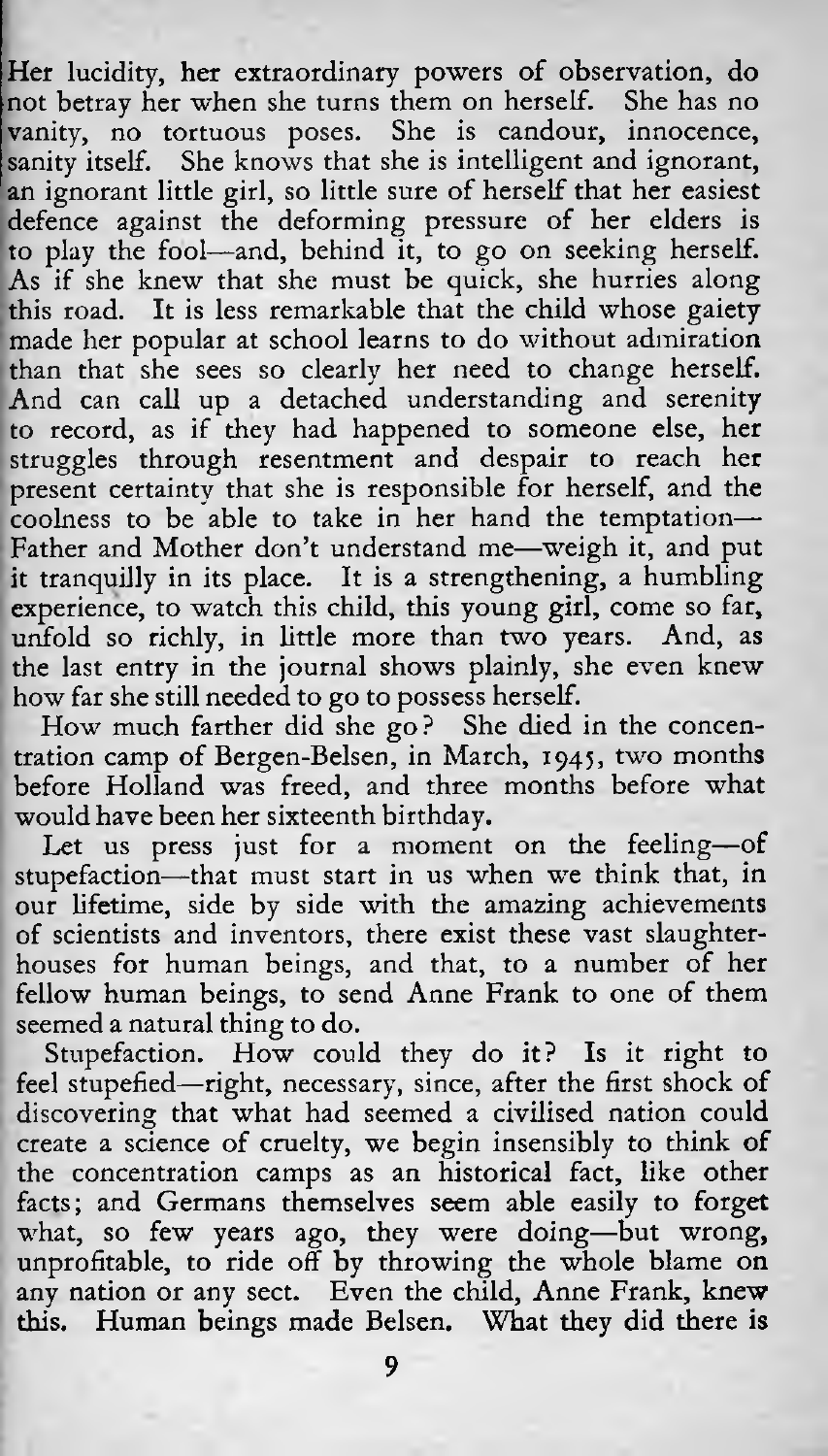what human beings can find in their hearts to do, if they so will. The question becomes not: How could they do it? but: What moved them to do it? What moves men today to justify the concentration camps still existing in Russia and parts of Europe? In short what moves a man to feel such contempt for his fellow human beings that he comes to believe that a Jew or a political opponent may, must, be treated as vermin and stamped out ?

A doctrine moves him. Men learned early how to press a doctrine over ears and eyes, so that they could torture without being distracted by the victim's agony. None was ever better shaped for this purpose than the doctrine, exalted in our day, of historical necessity, with its vision of human beings as the instrument through which history is accomplished. Men exist to serve the purpose of history — and this purpose is known to a dialectically trained élite. These privileged persons understand what the logic of history requires; therefore it is their right and their duty to cut living human material into shape. They have the right to sacrifice a generation, two generations, to the future they serve. An administration grappling at speed with difficult social and economic problems cannot afford to be gentle. Over and above their merely murderous side— Hitler's obsessive hatred of Jews--even the German concentration camps were part of the economy of the State. The German élite, though, had a mistaken view of historical necessity: they thought they knew it by sight: they didn't, and were defeated. All that is needed, then, to justify an élite in playing a cruel providence to millions of men and women, is that it should not be mistaken about the end of history.

Really? Is it really certain that, after the cruelty, after the deaths, there will be happiness and a new flowering of the human spirit? Is the end really predictable? Can human beings, if their rulers are only subtle enough, ruthless enough, be moulded at last into the right " historical" shape? If this is true, then a man is nothing in himself, he has no meaning except as an instrument, passive or conscious, of the process of history. How absurd and boring! And to be predictable, the process must be closed; it must be possible for the élite to say: In the conditions we shall establish, a man will be able to fulfil himself, **and** all the needs and aspirations of his being, at the point in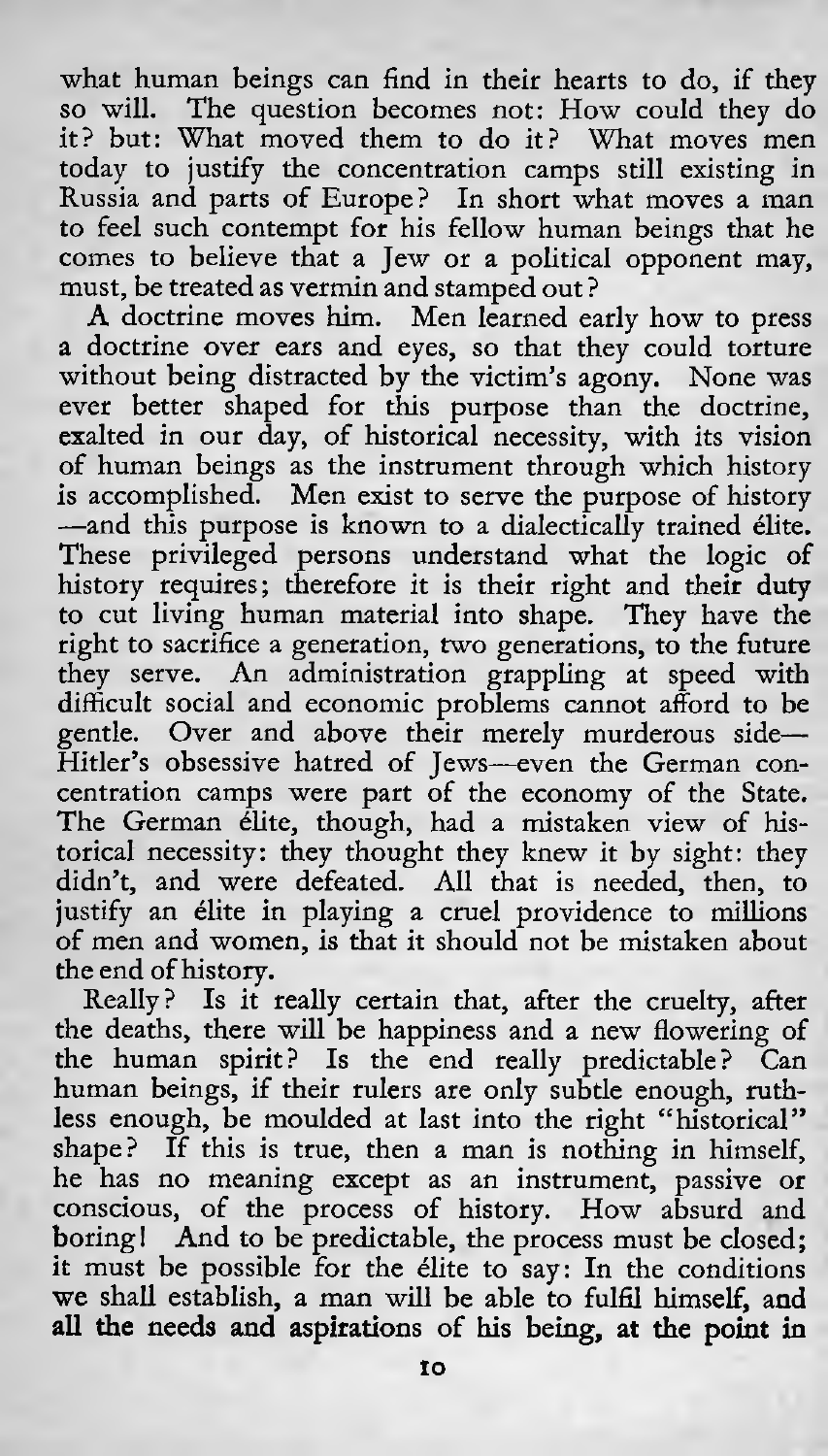history where he finds himself. But, if the needs of the human heart are infinite, then the process is not closed, not predictable, and the arrogance which insists that it is will be woefully and wonderfully surprised.

The human reason is able to justify any cruelty, by showing that it is necessary, part of a process, a term in a majestic logic—and the rest of it. We used to point to our reason with pride, as proof and glory of our humanity. Reed I may be, I can think. We know now that our reason is capable of anything. Why did Germans bring about the death of this charming, intelligent, good child? Because they had convinced themselves that they had the right, that in destroying her they furthered aims, a future, they had decided to realise. In the end, our pride of intellect, our enlightenment, comes to be weighed in the balance against one child whom we, for our sufficient reasons, have murdered. Dying, of hunger and misery, in Bergen-Belsen, Anne Frank took with her, into a mass grave, every exquisite intellectual structure which allows its servants to torture, to work to death, to kill, for an idea.

For a little over two years this child worked on herself, with tears, patience, gaiety, with all the energy of a quick mind and a will turned towards goodness. She taught herself a smile of happiness and faith. In all humility, we can—surely?—believe that this smile, this profound smile, was not lost, even in Belsen, even when she could no longer hold out against the arrogance of men without God.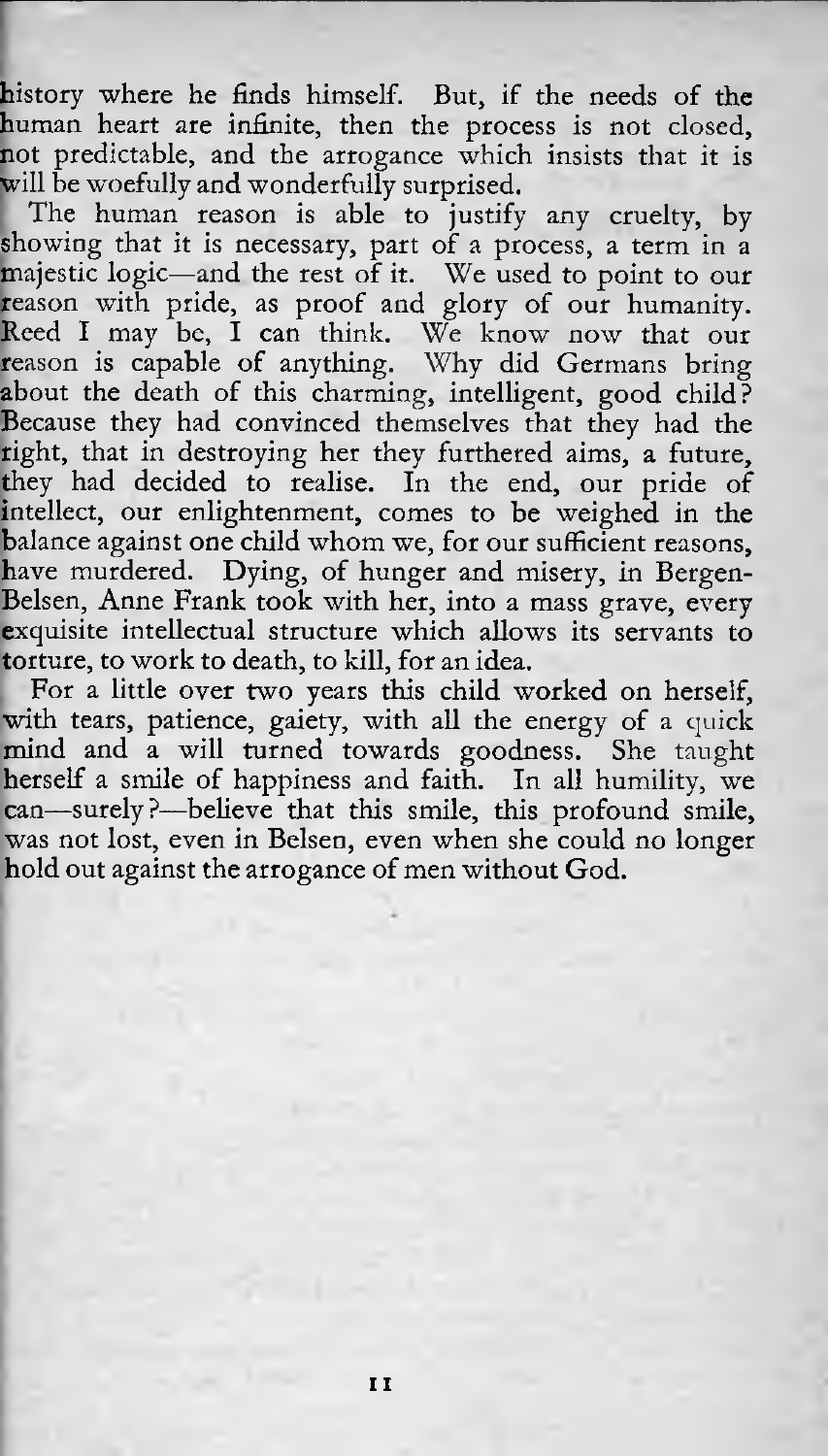**•it** *i+ l, -+A* anale in net way mimand ochunk het, in in */(<■* **'¿¿•»** *& £r4-t ^.■f.^t, ^ u , \*CcOJ*

"I HOPE I shall be able to confide in you completely, as I have never been able to do in anyone before, and I hope that you will be a great support and comfort to me." *Anne Frank, 12th June, 1942.*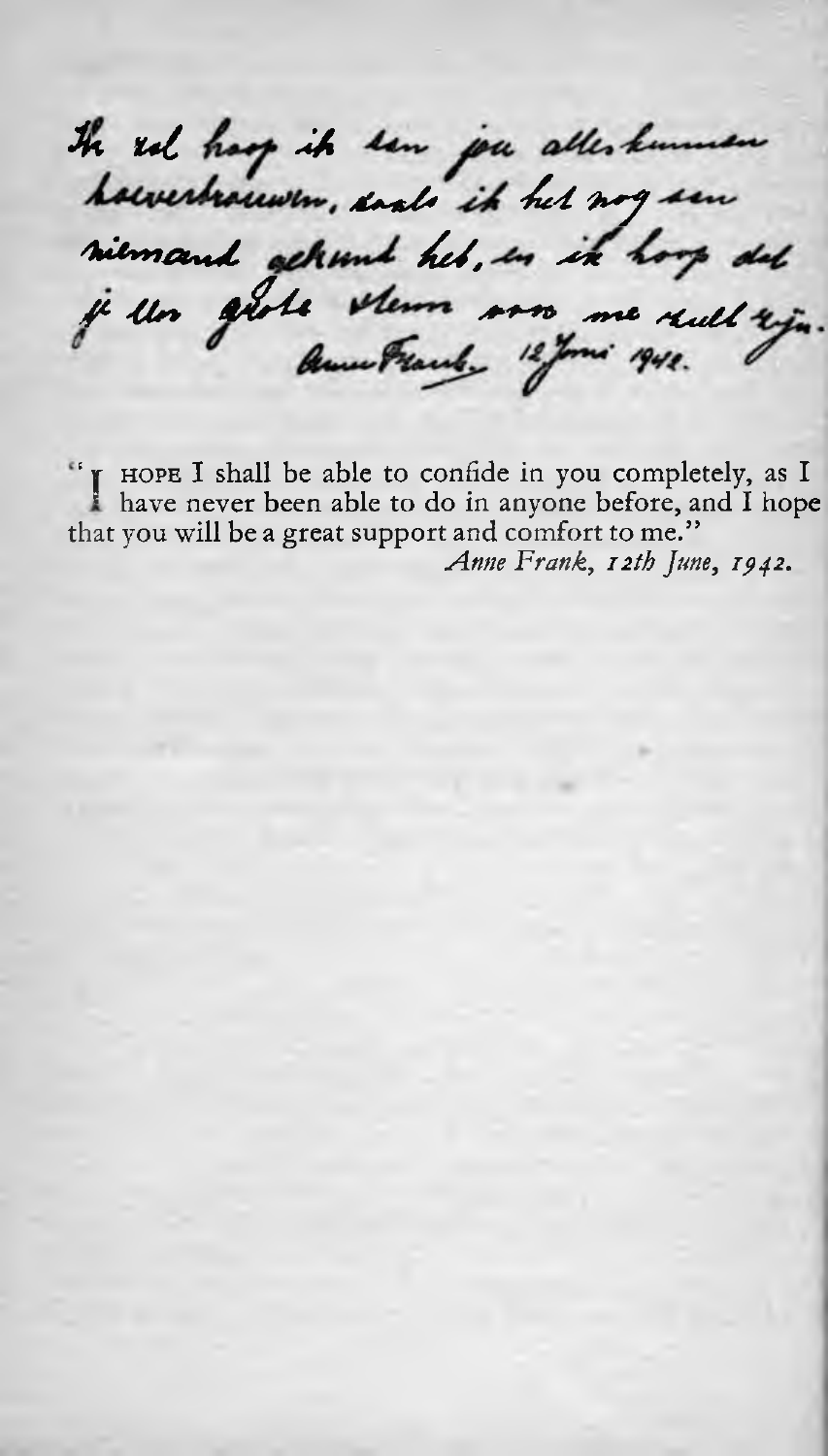# THE DIARY

# *Sunday, 14th June, 1942*

On Friday, 12th June, I woke up at six o'clock and no wonder; it was my birthday. But of course I was not allowed to get up at that hour, so I had to control my curiosity until a quarter to seven. Then I could bear it no longer, and went to the dining-room, where I received a warm welcome from Moortie (the cat).

Soon after seven I went to Mummy and Daddy and then to the sitting-room to undo my presents. The first to greet me was *you*, possibly the nicest of all. Then on the table there was a bunch of roses, a plant and some peonies, and more arrived during the day.

I got masses of things from Mummy and Daddy, and was thoroughly spoilt by various friends. Amongst other things I was given "Camera Obscura," a party game, lots of sweets, chocolates, a puzzle, a brooch, *Tales and Legends of the Netherlands,* by Joseph Cohen, *Daisy's Mountain Holiday* (a wizard book), and some money. Now I can buy *The Myths of Greece and Tome*—grand!

Then Lies came to fetch me and we went to school. During break I stood everyone sweet biscuits, and then we had **to** go back to our lessons.

Now I must stop. Bye-bye, we're going to be great pals!

#### *Monday, 15th June, 1942*

I had my birthday party on Sunday afternoon. We showed a film *The Lighthouse Keeper* with Rin-Tin-Tin, which my school friends thoroughly enjoyed. We had **a** lovely time. There were lots of girls and boys. Mummy always wants to know whom **I'm** going to marry. Little does she guess that it's Peter Wessel; one day I managed, without blushing or flickering an eyelid, to get that idea right out of her mind. For years Lies Goosens and Sanne Hout**man have been my best friends. Since then, I've got to know**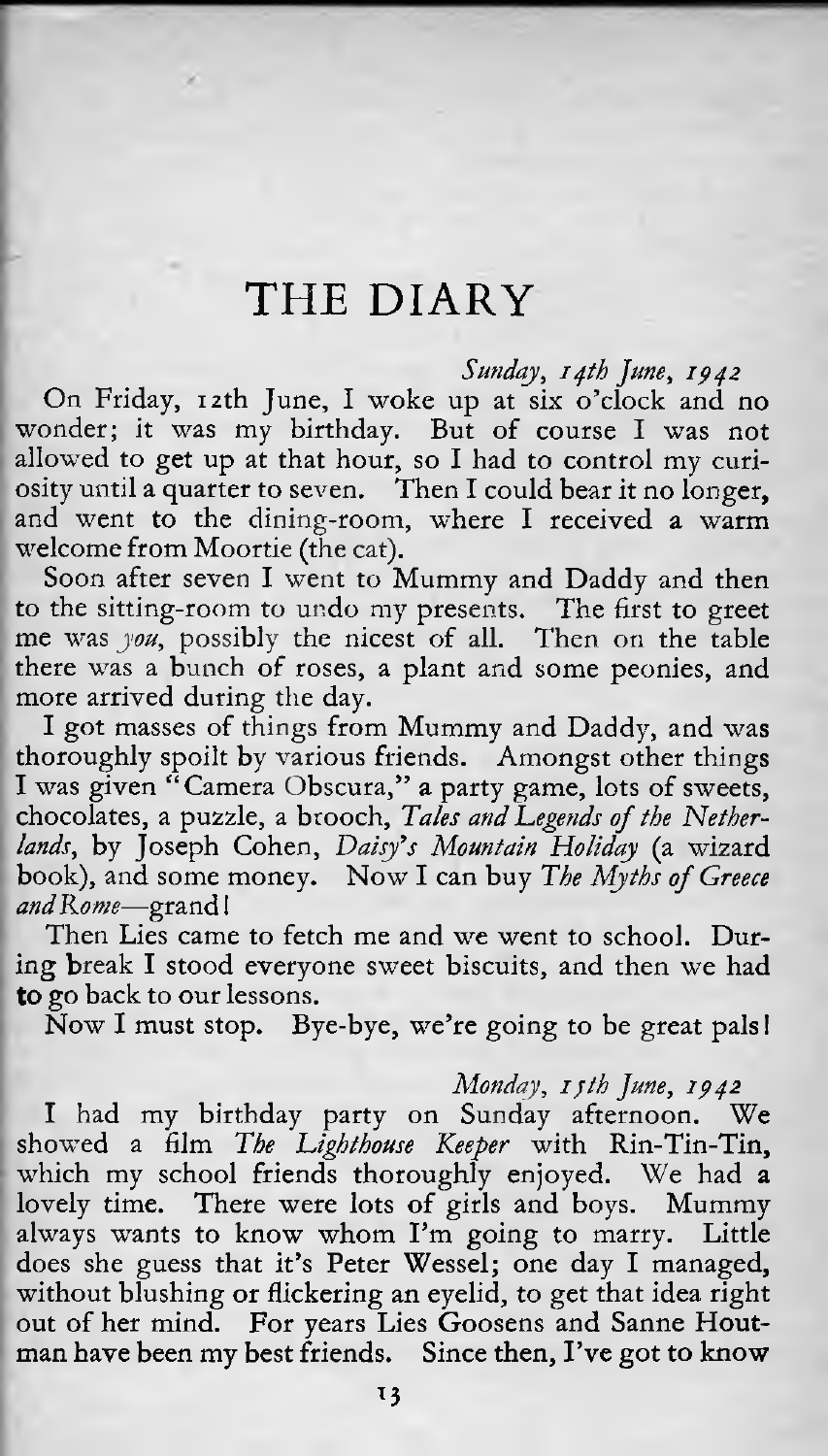Jopie de Waal at the Jewish Secondary School. We are together a lot and she is now my best friend girl. Lies is more friendly with another girl, and Sanne goes to a different school, where she has made new friends.

# *Saturday, 20th June, 1942*

I haven't written for a few days, because I wanted first of all to think about my diary. It's an odd idea for someone like me to keep a diary; not only because I have never done so before, but because it seems to me that neither I-nor for that matter anyone else—will be interested in the unbosomings of a thirteen-year-old schoolgirl. Still, what does that matter? I want to write, but more than that, I want to bring out all kinds of things that lie buried deep in my heart.

There is a saying that "paper is more patient than man"; it came back to me on one of my slightly melancholy days, while I sat chin in hand, feeling too bored and limp even to make up my mind whether to go out or to stay at home. Yes, there is no doubt that paper is patient and as I don't intend to show this cardboard-covered notebook, bearing the proud name of "diary", to anyone, unless I find a real friend, boy or girl, probably nobody cares. And now I come to root of the matter, the reason for my starting a diary: it is that I have no such real friend.

Let me put it more clearly, since no one will believe that a girl of thirteen feels herself quite alone in the world, nor is it so. I have darling parents and a sister of sixteen. I know about thirty people whom one might call friends—I have strings of boy friends, anxious to catch a glimpse of me and who, failing that, peep at me through mirrors in class. I have relations, aunts and uncles, who are darlings too, a good home, no—I don't seem to lack anything. But it's the same with all my friends, just fun and games, nothing more. I can never bring myself to talk of anything outside the common round. We don't seem to be able to get any closer, that is the root of the trouble. Perhaps I lack confidence, but anyway, there it is, a stubborn fact and I don't seem to be able to do anything about it.

Hence, this diary. In order to enhance in my mind's eye the picture of the friend for whom I have waited so long, I don't want to set down a series of bald facts in a diary like most people do, but I want this diary itself to be my friend,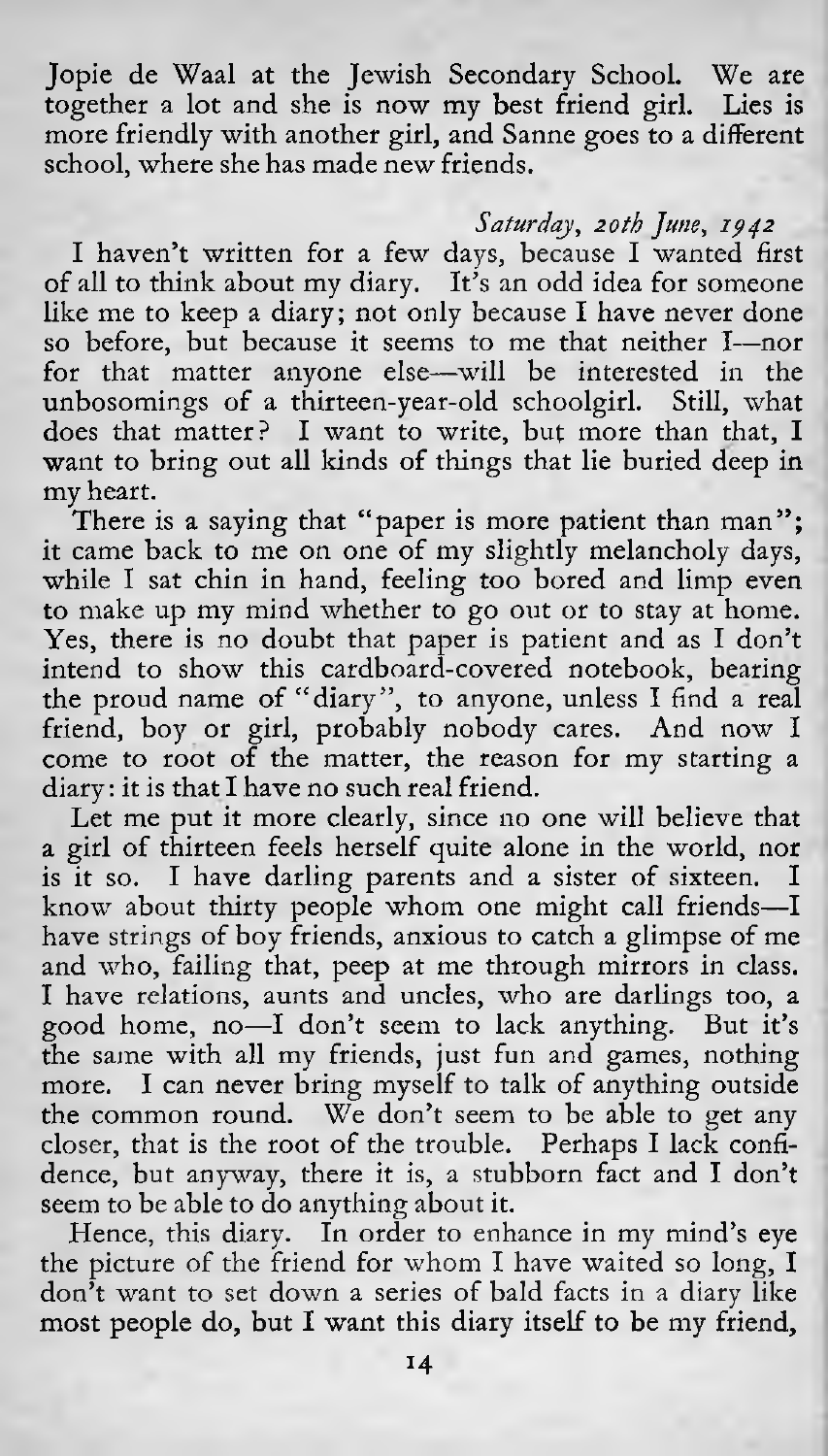and I shall call my friend Kitty. No one will grasp what I'm talking about if I begin my letters to Kitty just out of the blue, so, albeit unwillingly, I will start by sketching in brief the story of my life.

My father was 36 when he married my mother, who was then 25. My sister Margot was born in 1926 in Frankforton-main. I followed on 1 2th June, 1929, and, as we are Jewish, we emigrated to Holland in 1933, where my father was appointed Managing Director of Travies N.V. This firm is in close relationship with the firm of Kolen & Co. in the same building, of which my father is a partner.

The rest of our family, however, felt the full impact of Hitler's anti-Jewish laws, so life was filled with anxiety. In 1938 after the pogroms, my two uncles (my mother's brothers) escaped to the U.S.A. My old grandmother came to us, she was then 73. After May, 1940, good times rapidly fled: first the war, then the capitulation, followed by the arrival of the Germans. That is when the sufferings of us Jews really began. Anti-Jewish decrees followed each other in quick succession. Jews must wear a yellow star, Jews must hand in their bicycles, Jews are banned from trams and are forbidden to drive. Jews are only allowed to do their shopping between three and five o'clock and then only in shops which bear the placard "Jewish shop." Jews must be indoors by eight o'clock and cannot even sit in their own gardens after that hour. Jews are forbidden to visit theatres, cinemas, and other places of entertainment. Jews may not take part in public sports. Swimming baths, tennis courts, hockey fields, and other sports grounds are all prohibited to them. Jews may not visit Christians. Jews must go to Jewish schools, and many more restrictions of a similar kind.

So we could not do this and were forbidden to do that. But life went on in spite of it all. Jopie used to say to me: "You're scared to do anything, because it may be forbidden." Our freedom was strictly limited. Yet things were still bearable.

Granny died in January, 1942; no one will ever know how much she is present in my thoughts and how much I love her still.

In 1934 I went to school at the Montessori Kindergarten and continued there. It was at the end of the school year, I was in form 6B, when I had to say good-bye to Mrs. K.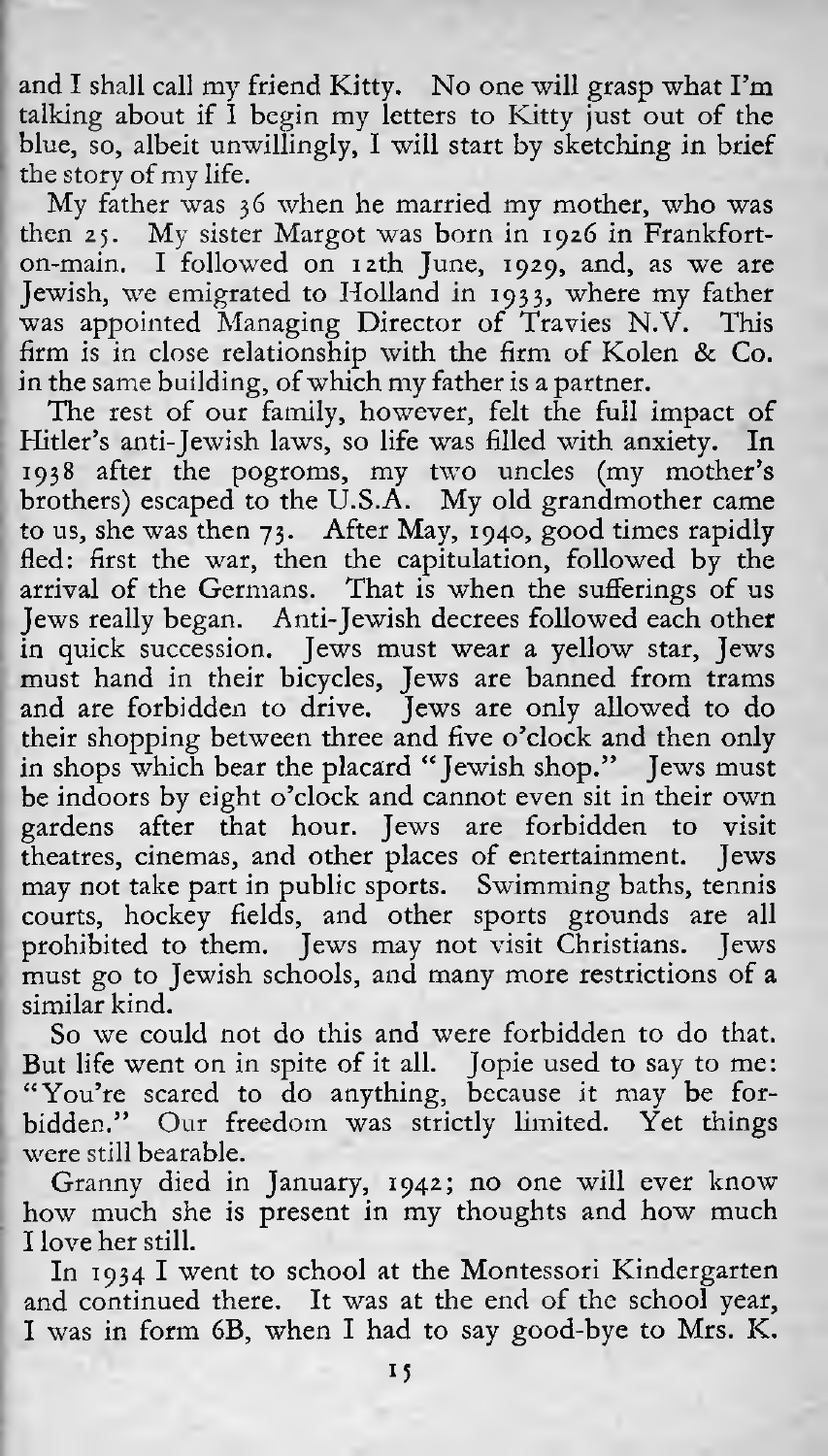and I shall call my friend Kitty. No one will grasp what I'm talking about if I begin my letters to Kitty just out of the blue, so, albeit unwillingly, I will start by sketching in brief the story of my life.

My father was 36 when he married my mother, who was then 25. My sister Margot was born in 1926 in Frankforton-main. I followed on 12th June, 1929, and, as we are Jewish, we emigrated to Holland in 1933, where my father was appointed Managing Director of Travies N.V. This firm is in close relationship with the firm of Kolen  $\&$  Co. in the same building, of which my father is a partner.

The rest of our family, however, felt the full impact of Hitler's anti-Jewish laws, so life was filled with anxiety. In 1938 after the pogroms, my two uncles (my mother's brothers) escaped to the U.S.A. My old grandmother came to us, she was then 73. After May, 1940, good times rapidly fled: first the war, then the capitulation, followed by the arrival of the Germans. That is when the sufferings of us Jews really began. Anti-Jewish decrees followed each other in quick succession. Jews must wear a yellow star, Jews must hand in their bicycles, Jews are banned from trams and are forbidden to drive. Jews are only allowed to do their shopping between three and five o'clock and then only in shops which bear the placard "Jewish shop." Jews must be indoors by eight o'clock and cannot even sit in their own gardens after that hour. Jews are forbidden to visit theatres, cinemas, and other places of entertainment. Jews may not take part in public sports. Swimming baths, tennis courts, hockey fields, and other sports grounds are all prohibited to them. Jews may not visit Christians. Jews must go to Jewish schools, and many more restrictions of a similar kind.

So we could not do this and were forbidden to do that. But life went on in spite of it all. Jopie used to say to me: "You're scared to do anything, because it may be forbidden." Our freedom was strictly limited. Yet things were still bearable.

Granny died in January, 1942; no one will ever know how much she is present in my thoughts and how much I love her still.

In 1934 I went to school at the Montessori Kindergarten and continued there. It was at the end of the school year, I was in form 6B, when I had to say good-bye to Mrs. K.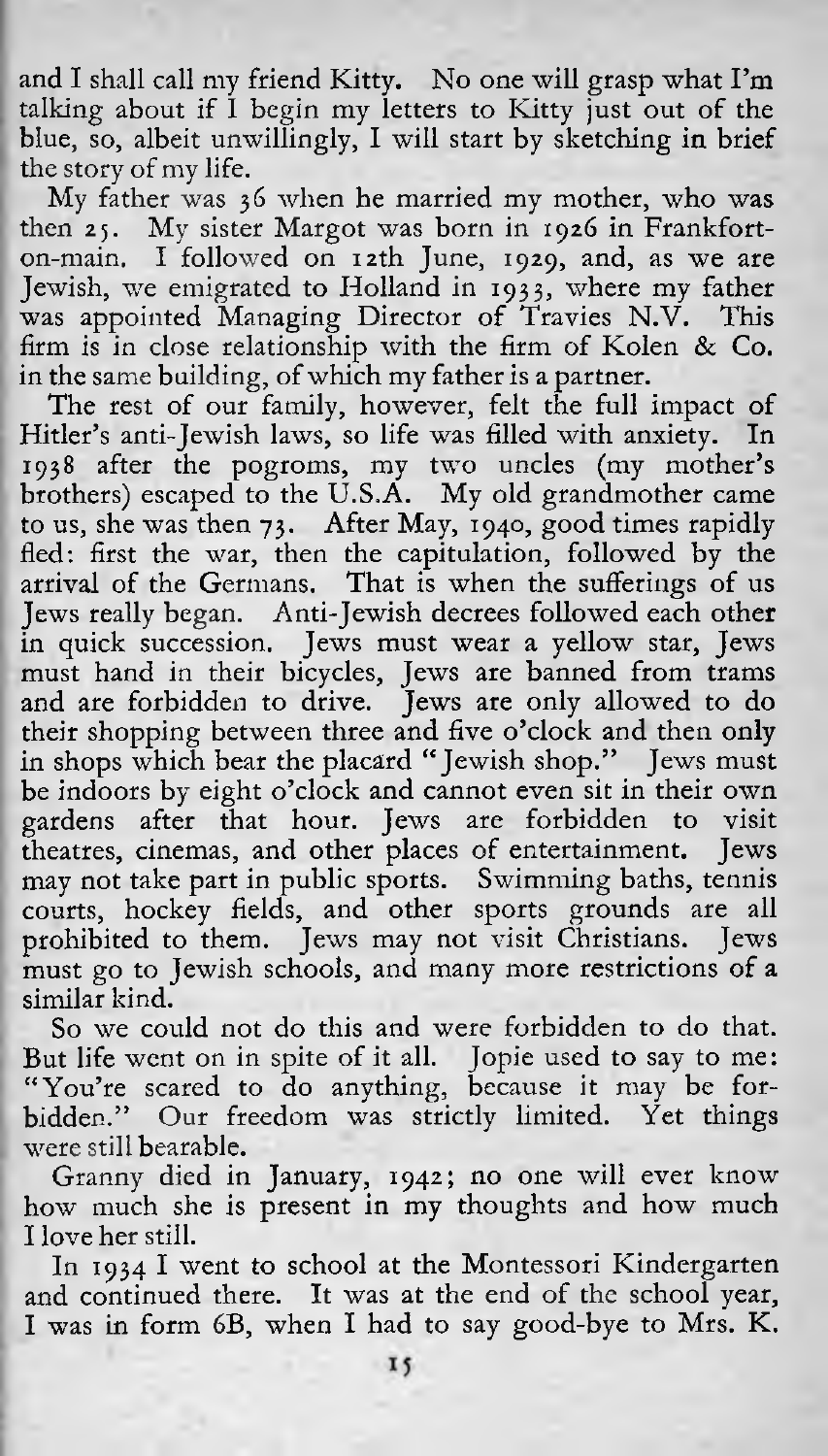We both wept, it was very sad. In 1941 I went, with my sister Margot, to the Jewish Secondary School, she into the fourth form and I into the first.

So far everything is all right with the four of us and here I come to the present day.

## *Saturday, 20th June, 1942*

Dear Kitty,

I'll start straight away. It is so peaceful at the moment, Mummy and Daddy are out and Margot has gone to play ping-pong with some friends.

I've been playing ping-pong a lot myself lately. We pingpongers are very partial to an ice-cream, especially in summer when one gets warm at the game, so we usually finish up with a visit to the nearest ice-cream shop, " Delphi" or "masis," where Jews are allowed. We've given up scrounging for extra pocket money. " Oasis" is usually full and amongst our large circle of friends we always manage to find some kind-hearted gentleman or boy friend, who presents us with more ice-cream than we could devour in a week.

I expect you will be rather surprised at the fact that I should talk of boy friends at my age. Alas, one simply can't seem to avoid it at our school. As soon as a boy asks if he may cycle home with me and we get into conversation, nine out of ten times I can be sure that he will fall head over heels in love immediately and simply won't allow me out of his sight. After a while it cools down of course, especially as I take little notice of ardent looks and pedal blithely on.

If it gets so far that they begin about "asking Father" I swerve slightly on my bicycle, my satchel falls, the young man is bound to get off and hand it to me, by which time I have introduced a new topic of conversation.

These are the most innocent types; you get some who blow kisses or try to get hold of your arm, but then they are definitely knocking at the wrong door. I get off my bicycle and refuse to go farther in their company, or I pretend to be insulted and tell them in no uncertain terms to clear off.

There, the foundation of our friendship is laid, till tomorrow 1

Yours, ANNE.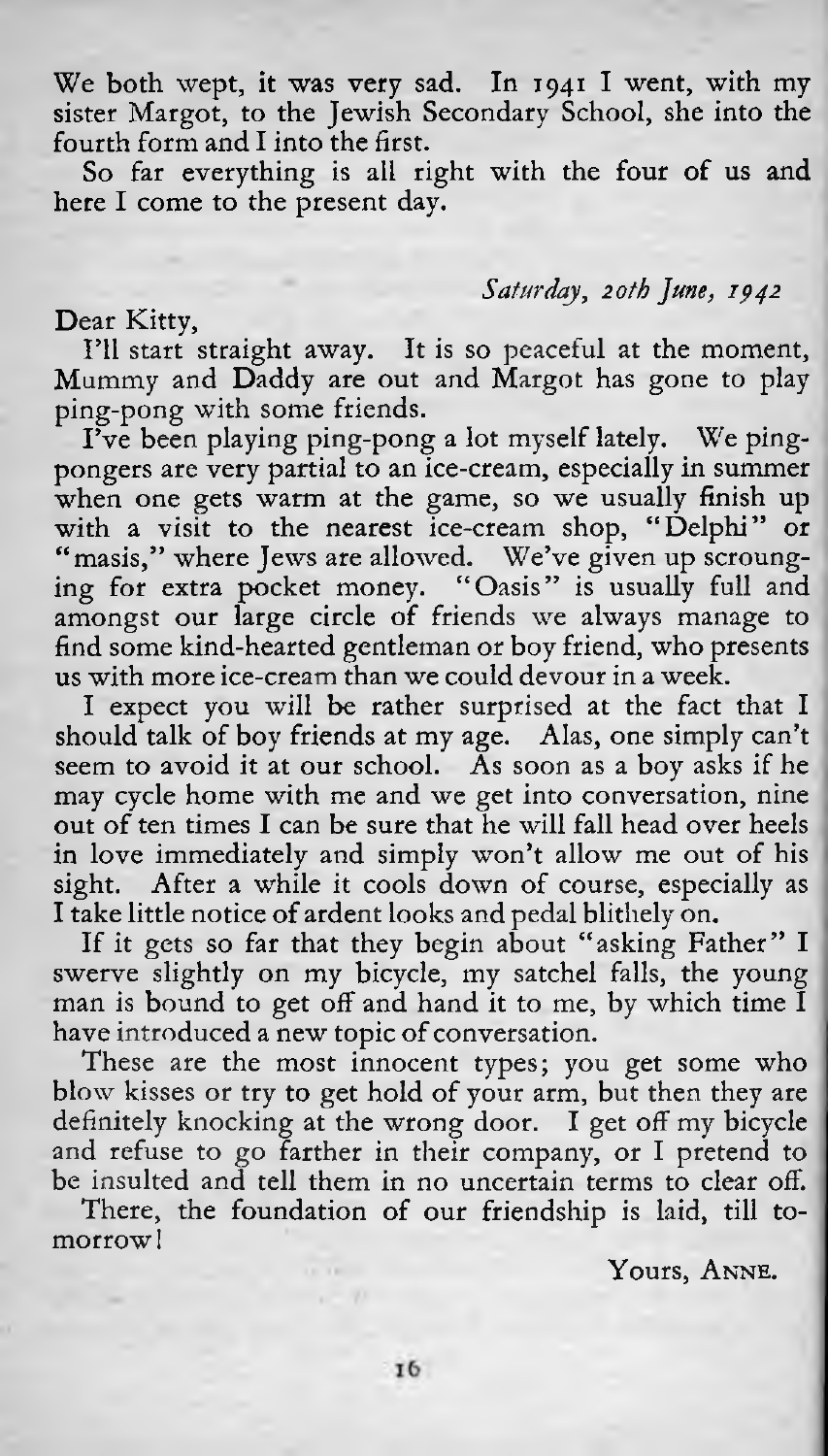

Anne Frank